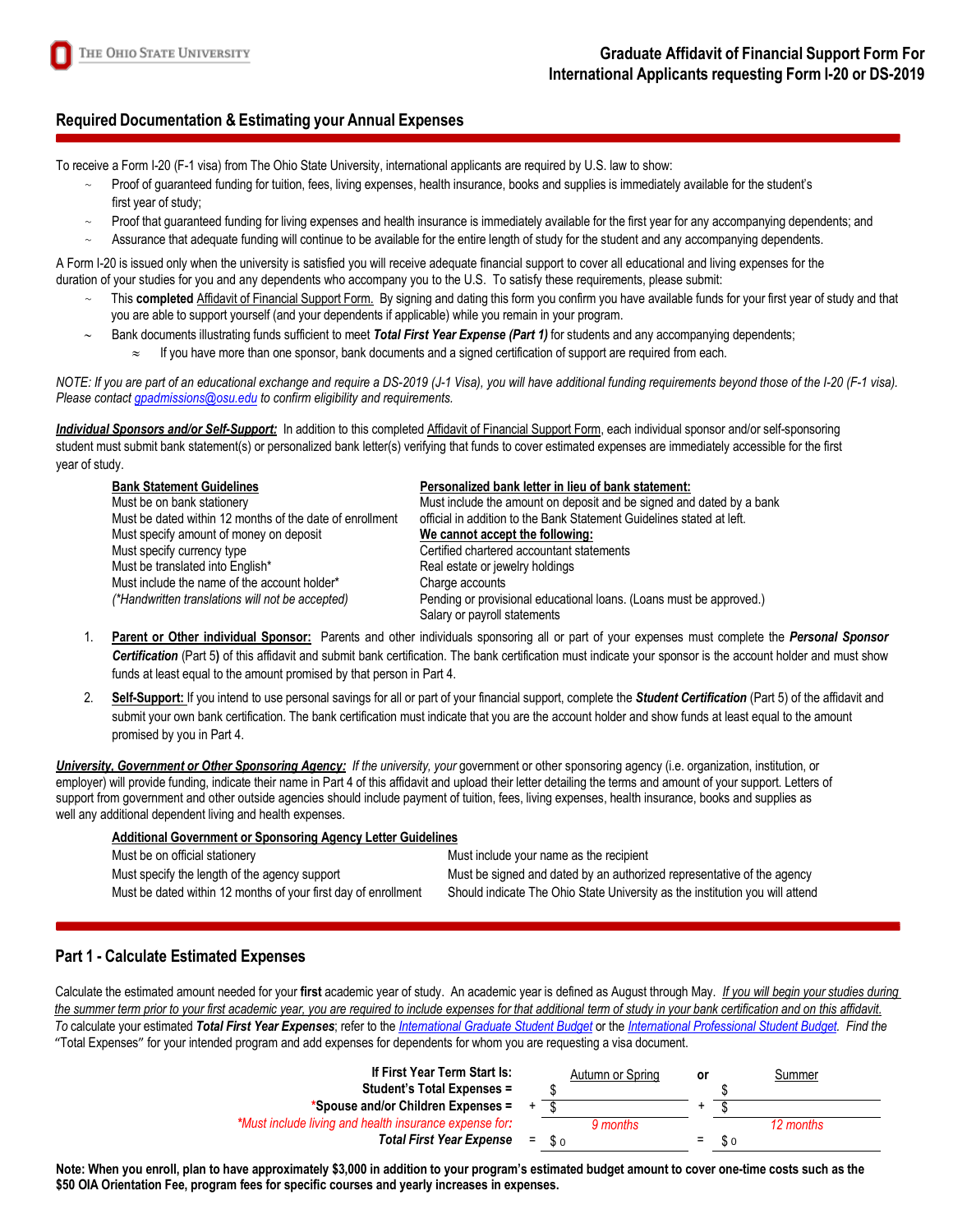| Part 2 - Applicant's Personal Information                                                                                                                                                                                                                                                                                                                                                                           |                                                                                                                                                                                                                                |                                                                                                                                                         |                                               |
|---------------------------------------------------------------------------------------------------------------------------------------------------------------------------------------------------------------------------------------------------------------------------------------------------------------------------------------------------------------------------------------------------------------------|--------------------------------------------------------------------------------------------------------------------------------------------------------------------------------------------------------------------------------|---------------------------------------------------------------------------------------------------------------------------------------------------------|-----------------------------------------------|
| Name in full as it appears on passport:                                                                                                                                                                                                                                                                                                                                                                             |                                                                                                                                                                                                                                |                                                                                                                                                         |                                               |
| Family Name (surname)<br>PRINT name EXACTLY as it appears on passport.<br>Civen (first) Contact of the SACTLY as it appears on passport.                                                                                                                                                                                                                                                                            |                                                                                                                                                                                                                                |                                                                                                                                                         |                                               |
| Date of Birth (month / day / year)<br>Country of Citizenship Current Profession/Title: Current Profession Title:                                                                                                                                                                                                                                                                                                    |                                                                                                                                                                                                                                |                                                                                                                                                         |                                               |
| Country of Birth________________________City of Birth__________________Country of Legal Permanent Residence____________________________                                                                                                                                                                                                                                                                             |                                                                                                                                                                                                                                |                                                                                                                                                         |                                               |
|                                                                                                                                                                                                                                                                                                                                                                                                                     |                                                                                                                                                                                                                                |                                                                                                                                                         | If different from your country of citizenship |
| <b>Part 3 - Current Visa Status</b><br>Are you currently living in the U.S.? O yes Ono If yes, what is your current visa status? OF-1 OJ-1 OH-1 OPR OOther<br>Do you plan to enroll in another program in the U.S. prior to your enrollment at Ohio State? If so where? University of the state of the state of the state of the state of the state of the state of the state of the state o<br>Are you requesting: |                                                                                                                                                                                                                                | ◯ Form I-20 (for F-1 visa) ◯ Form DS-2019 (for J-1 visa) ◯ No - I plan to attend OSU using my current visa status.                                      |                                               |
|                                                                                                                                                                                                                                                                                                                                                                                                                     |                                                                                                                                                                                                                                |                                                                                                                                                         |                                               |
|                                                                                                                                                                                                                                                                                                                                                                                                                     | If you are presently on OPT, when will it expire? The contract of the contract of the contract of the contract of the contract of the contract of the contract of the contract of the contract of the contract of the contract |                                                                                                                                                         |                                               |
|                                                                                                                                                                                                                                                                                                                                                                                                                     |                                                                                                                                                                                                                                | If you are presently on a visa other than F-1, but requesting an F-1 do you plan to change your visa status within the US? $\bigcirc$ Yes $\bigcirc$ No |                                               |
| If you are presently a J-1 scholar, trainee or researcher, what institution issued your DS-2019? Letterman and the state of the state of the state of the state of the state of the state of the state of the state of the sta                                                                                                                                                                                      |                                                                                                                                                                                                                                |                                                                                                                                                         |                                               |
|                                                                                                                                                                                                                                                                                                                                                                                                                     |                                                                                                                                                                                                                                |                                                                                                                                                         |                                               |
| Are there dependents for which you are requesting a visa document? $\bigcirc$ Yes $\bigcirc$ No<br>passport ID pages for all dependents.)                                                                                                                                                                                                                                                                           |                                                                                                                                                                                                                                | (If yes, complete the Dependent Information form and attach copies of                                                                                   |                                               |

#### **Part 4 - Identify your Sources of Support**

You are required to indicate who will sponsor you and the amount you expect to receive from each sponsor. Enter sponsor names below along with the amount they will provide for your first year of study. The *Combined Total* of their support should equal the *Total First Year Expense* previously calculated in Part 1 of this form.

- If receiving government or university funding (university funding includes program and athletic awards), enter sponsor or program name and **leave amount**  field blank. Then upload your award letter. We will calculate award value and determine if additional proof of funding is needed.
- If you require a DS-2019 for a J-1 visa, Federal law requires you prove support for the entire length of study covered by your DS-2019 form. DS-2019s for Master's degrees will vary in length from one to three years, depending on program. DS-2019s for PhD degrees will indicate length of study to be six years.
	- o Contact us a[t gpadmissions@osu.edu](mailto:gpadmissions@osu.edu) to confirm eligibility and requirements.

| Self-supporting (LOANS are considered self-support)                                        |                                                                                                     | Amount | <b>USD</b>                 |
|--------------------------------------------------------------------------------------------|-----------------------------------------------------------------------------------------------------|--------|----------------------------|
| Parent or Personal Individual Sponsors<br>(name                                            |                                                                                                     | Amount | <b>USD</b>                 |
| (name                                                                                      |                                                                                                     | Amount | <b>USD</b>                 |
| (name                                                                                      |                                                                                                     | Amount | <b>USD</b>                 |
| Government, Employer, Sponsoring Agency (e.g. Fulbright, LAUSPAU) _____ Enter Sponsor Name |                                                                                                     |        | <b>Upload Award Letter</b> |
| Ohio State Scholarship/Associateship/Award (name                                           | Enter Program Name<br>University stipends are usually not sufficient to cover dependents' expenses. |        | <b>Upload Award Letter</b> |

*Combined Total* \$ USD \$ 0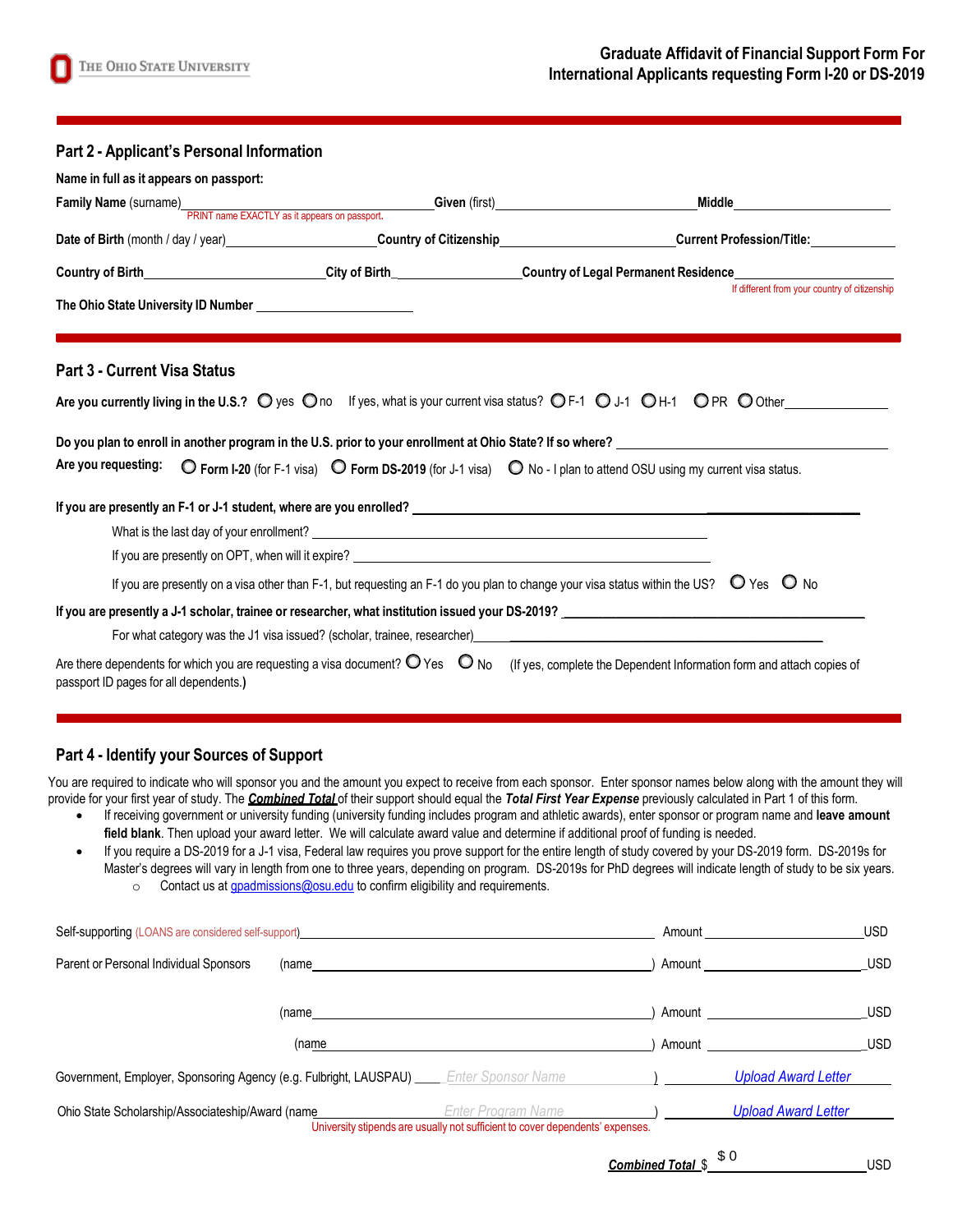

**Name Ohio State University ID Number 2014** 

## **Part 5 - Certification of Support:**

If you have more than one personal sponsor you must include a separate page for each.

- **1. Contingency plans have been made such that any unexpected financial difficulties created by unfavorable exchange rates, increases in educational costs, or other business or economic conditions will not reduce or stop the flow of monies to the student.**
- **2. The student must have adequate emergency support in the unlikely event of an accident or illness, excessive medical expenses, and/or repatriation expenses (return of student to home country) while at The Ohio State University.**

| <b>Personal Sponsor Certification</b>                                                                                                                                                                                                                                                                            |                                                                     |                                                            |
|------------------------------------------------------------------------------------------------------------------------------------------------------------------------------------------------------------------------------------------------------------------------------------------------------------------|---------------------------------------------------------------------|------------------------------------------------------------|
| I have read and understood items 1 and 2 (above) of this Certification of Support. I certify I will make available the individual amount promised by me<br>in Part 4 of this Affidavit of Financial Support Form for the first year of study as well as each subsequent year the student remains in the program. |                                                                     |                                                            |
| I have included bank certification of the financial support promised by me in Part 4.                                                                                                                                                                                                                            |                                                                     |                                                            |
| Name of personal sponsor (Please print): Name of personal sponsor (Please print):                                                                                                                                                                                                                                |                                                                     | Today's Date: ____________________<br>(month / day / year) |
| Sponsor's Signature: example of the state of the state of the state of the state of the state of the state of the state of the state of the state of the state of the state of the state of the state of the state of the stat<br>(Handwritten, Ink Signature)                                                   | Relationship to applicant:                                          |                                                            |
|                                                                                                                                                                                                                                                                                                                  | Please complete all fields. Incomplete forms will not be processed. |                                                            |

|                       |                                                                                                                                                                           | (applicant's printed name), have read and understand items 1 and 2 (above) of this Certification<br>of Support. I certify the information provided on this Affidavit of Financial Support Form is complete, all supporting documentation is true and |
|-----------------------|---------------------------------------------------------------------------------------------------------------------------------------------------------------------------|------------------------------------------------------------------------------------------------------------------------------------------------------------------------------------------------------------------------------------------------------|
|                       | accurate, and that I have arranged for continued access to adequate funding for each year I enroll in the program.                                                        |                                                                                                                                                                                                                                                      |
|                       |                                                                                                                                                                           |                                                                                                                                                                                                                                                      |
| Applicant's signature | living expenses, health insurance, books, supplies and additional expenses that may arise throughout my entire stay in the United States.<br>(Handwritten, Ink Signature) | I also certify I am aware of the costs of attending The Ohio State University and agree I am ultimately responsible for the payment of all tuition, fees,<br>Today's Date:<br>(month / day / year)                                                   |

To expedite processing, please submit all documents using the [document uploader.](https://admissions.osu.edu/secure/docus/)

**Special Note:** Due to COVID-19, your Form I-20 will be made available to you through direct download from IntBuckeye, Ohio State University's portal for immigration services. When your documents have passed our financial review, you will receive instructions for I-20 download from the Office of International Students and Scholars (ISS). Should you encounter difficulties with your download please contact the Office of Graduate and Professional Admissions at gpadmissions@osu.edu.

• *SEVIS Transfer:* If transferring your SEVIS record from another U.S. university to Ohio State, please DO NOT set up eShip until further instruction is received from the Office of International Affairs.